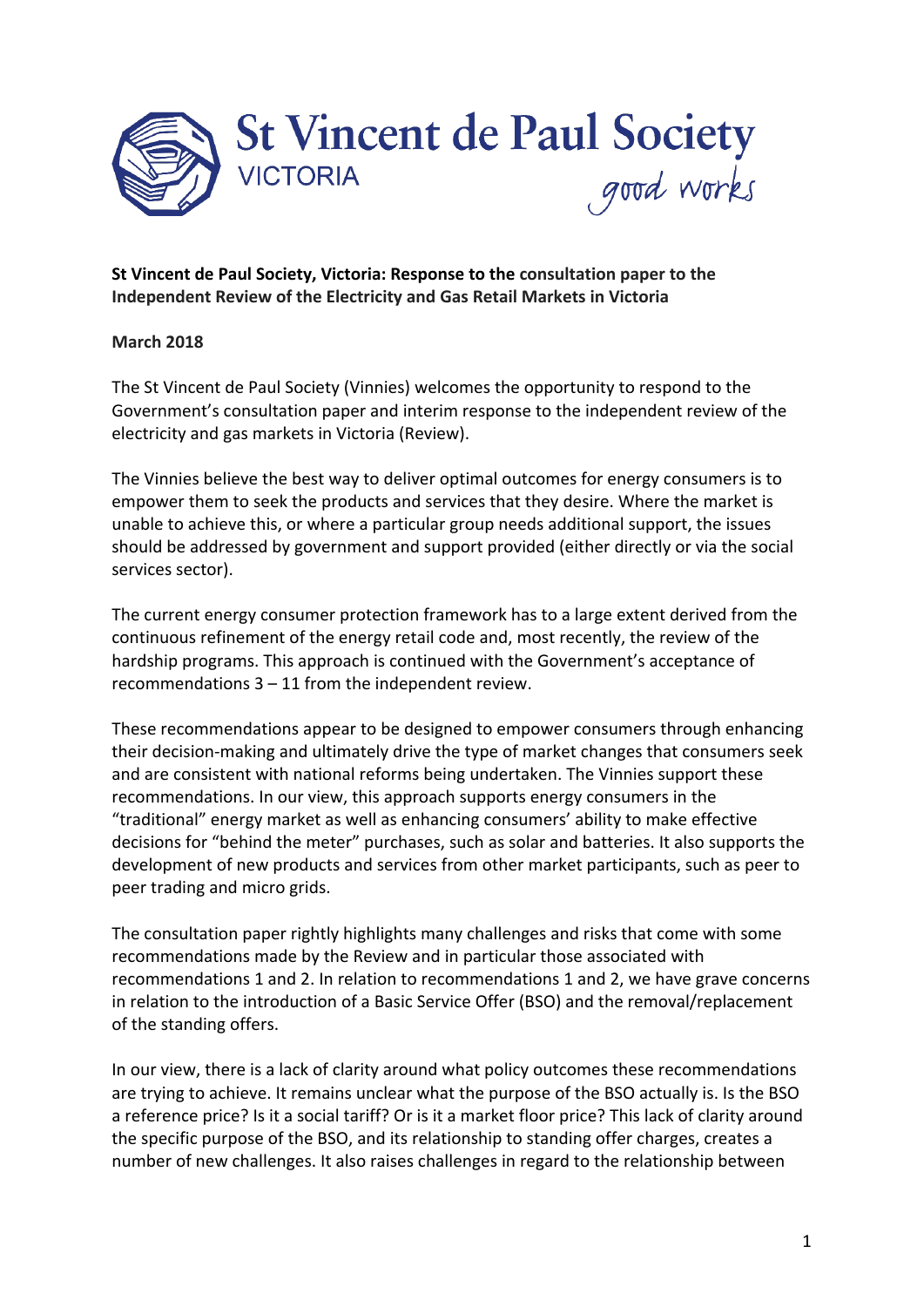the BSO and other parts of the customer protection framework. This makes it difficult to understand the overall impact and ultimate efficacy for consumer outcomes.

# **BSO and Victorian Government policy objectives**

The Vinnies are unclear about how recommendations 1 and 2 relate to other Victorian Government policies and programs such as the energy concessions, energy efficiency measures, the mandated flexible (time of use) tariff, the opt-out arrangement for demand tariffs (as well as other network tariffs), green schemes such as Victorian Energy Efficiency Target (VEET) and the regulated feed in tariff (including the 2.5 cent social and environmental benefits levy on non-solar households and the fair solar policy).

For example, if we assume that the current policy setting would continue and thus allow solar households to be eligible for the BSO, we could end up with a situation where solar households on a BSO would need to be subsidised by non-solar households (on a BSO or not). The implication being that the BSO (or other market offers) would have to increase as the uptake of solar, or other devices such as batteries, increases.

To avoid such an outcome, the Government would need to review the following policies and procedures if deciding to proceed with the BSO:

- The Fair Solar policy:
- The 2.5 cent environmental and social benefits levy;
- The regulated feed in tariff; and
- The eligibility of the BSO to various customer groups (such as solar customers, market offer customers)

# **BSO** and jurisdictional policy impacts

Similar to the potential impacts of the BSO on Victorian Government policies the BSO also has the ability to impact on energy retail markets, and consumers, in other jurisdictions. This is of importance to the Vinnies as we are a national organisation and are focused on impacts on all consumers in the national energy market.

We believe the BSO may have future implications for

- The Renewable Energy Target (RET);
- The National Energy Guarantee (NEG); and
- The costs to energy consumers in other jurisdictions due to price setting processes in Victoria.

The BSO may also impact on the financing of the RET (as well as other programs) as the price point in Victoria will change and market participants' ability to finance these obligations will also change.

We believe that the Victorian Government should explore these issues further, prior committing to a BSO.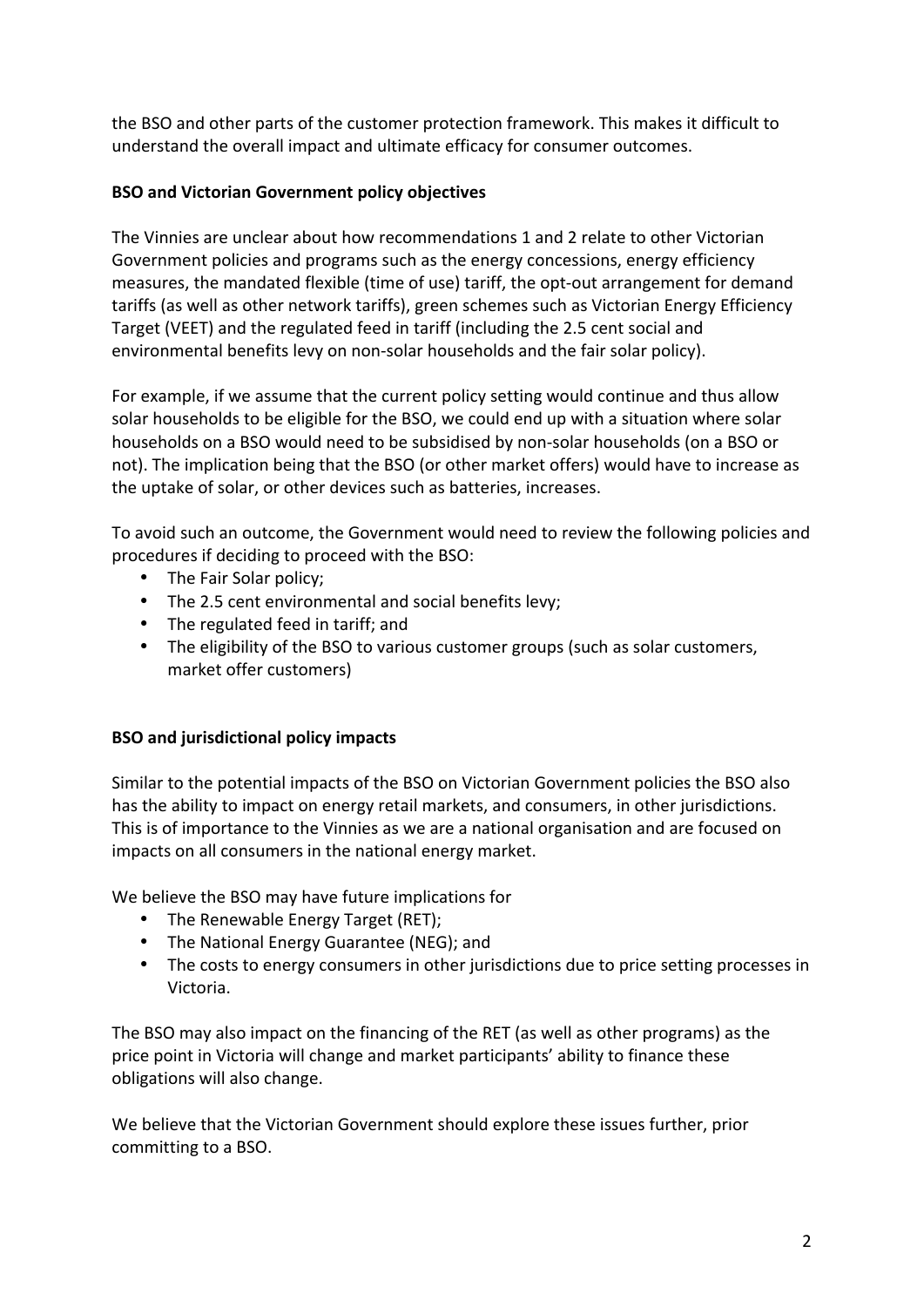#### **BSO** and market transformation.

The energy market in currently undergoing rapid transformation. New and emerging technologies and approaches are developing, and households are increasingly making "behind the meter" investments.

This transformation is facilitated by State Government policies and other financial supports as well as market participants through their development of new platforms such as peer to peer trading and micro/mini grids.

These developments are to a large extent driven by consumer expectations and deliver real and meaningful benefits not only to those participating directly but also to the community more broadly. Potential community benefits include lower network costs, better wholesale market outcomes and lower emissions.

As the BSO will change the price point and hence the return that households and others would get on their energy investments, we believe the BSO, as proposed, could significantly impact on these (and future) market developments. There is hence a risk that the BSO (if designed in a particular way) can undermine the rate and pace of energy market transformation. 

Furthermore, we are unclear about the BSO and it application, or otherwise, to embedded networks and other exempt arrangements within the market. This is of particular importance as the potentially impacted facilities are where the most vulnerable reside (i.e. caravan parks and nursing homes). The BSO may even possibly incentivise the establishment of these type of network arrangements as companies seek to avoid being covered by the BSO. 

## **BSO** and obligation to offer

It is currently only the Financially Responsible Market Participant (FRMP) that has an obligation to offer. In practice, this is the retailer the customer is currently with, the last retailer at the address for a move out/move in, or, if it is a new connection, one of the three incumbents. In this case the application of the BSO would only be available to the retailers' current customers.

The Vinnies believe that this will result in two outcomes. Firstly, it would result in reduced churn to other retailers, as consumers will gravitate to the BSO offer for the retailer they are with. This could effectively lock in the current retail market shares and have a cementing effect on the incumbents' current position.

Secondly, it would result in more redlining or segmentation of customers in acquisition. Retailers are more likely to only seek to compete on high value customers with a good cash/credit position within the market and leave behind customers deemed to be of low or no worth.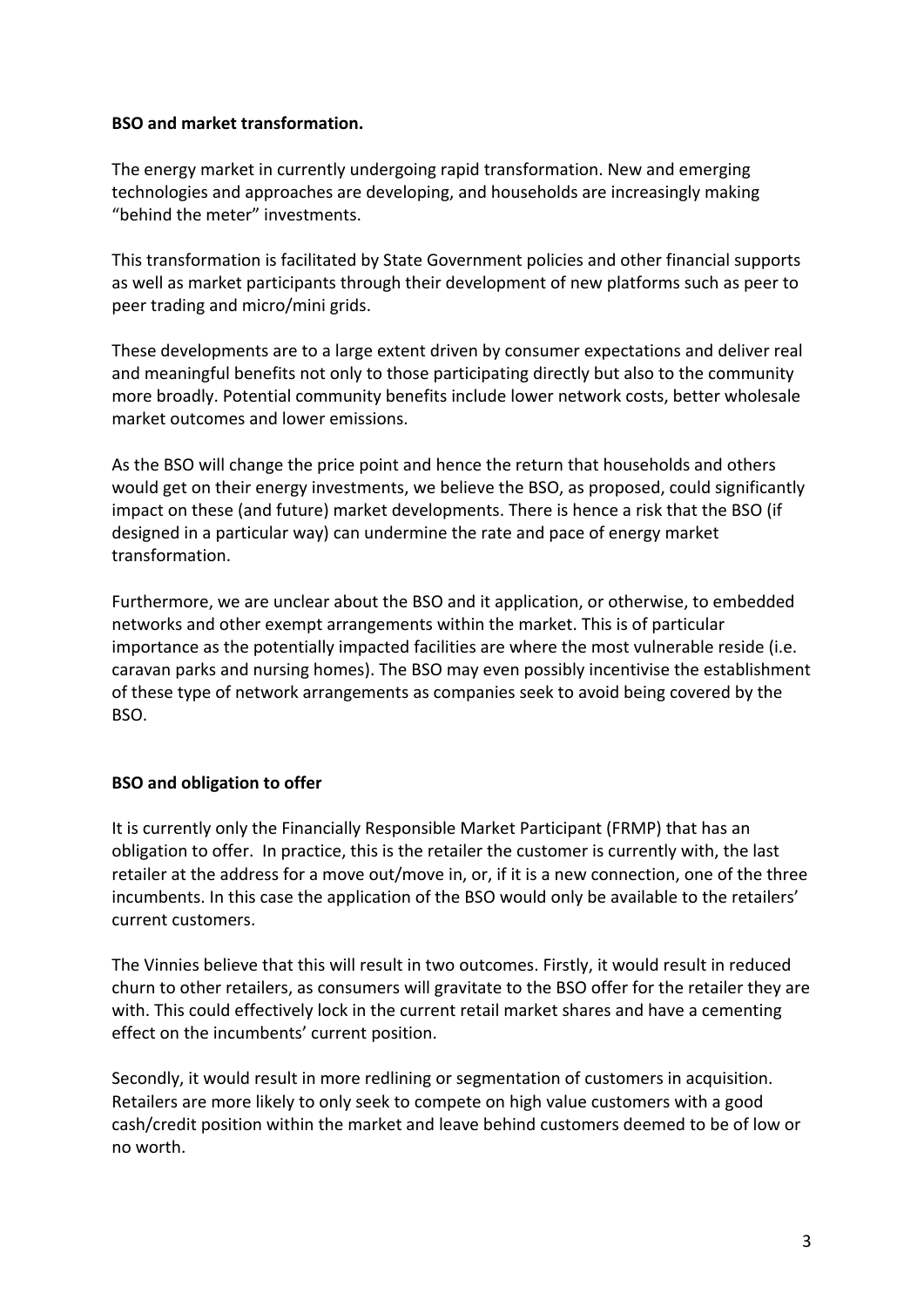# **BSO** and price setting

We also believe that determining the BSO price will be highly complicated process which in itself creates further risks and challenges. For example, as each retailer has a different cost structure for electricity, gas and solar customers, there would need to be a number of unique BSOs for each retailer. Furthermore, as there are multiple electricity and gas pricing zones across Victoria, the BSOs would also need to reflect the specifics for each zone. In addition, the BSOs would need to reflect the underlying Network Use of System Charges (NUOS) and gas distribution charges within each of the electricity networks/gas pricing zones. 

The creation of a single, state-wide BSO by ignoring these differences in underlying cost structures, could create winners and losers amongst retailers as well as making customers in certain distribution areas/networks more attractive than others. In short it would have the ability to significantly distort the market, impacting upon not consumers as well as market participants. 

# **BSO** and investments

As mentioned above, the introduction of a BSO has the ability to significantly change the return that consumers and others would get on any investment they have made in the past and also shape the return on future investments. This has potential impacts on future consumer activity as well as institutional investors and their willingness to invest in programs such as the Victorian Renewable Energy Target (VRET), peer to peer trading and other innovations.

## **BSO** and other challenges

Listed below are a number of other potential challenges proceeding with a BSO may cause. We would be able to follow up on this list in more detail if required/warranted.

- New market entrants BSO pricing and licensing.
- Retailer of last resort (ROLR) events impact of BSO on retailer of last resort and how BSO applies in a ROLR event or market acquisition event.
- Appeals processes for the price setting of the  $BSO(s)$ .
- AMEO interventions such as the Reliability and Emergency Revert Trader (RERT) and other events which add significant cost to market participants and are unknown (but costs are worn by all retailers).
- Gazettal process and timing with network determinations.
- Wholesale markets and predicting future prices.
- Costing of the BSO it is called a basic service offer but it could be seen as the full service offer as it must price in all the regulatory cost associated with delivering the full retail code and other obligations (which do not all apply to market offers)
- BSO pricing adjustments and timing will these be monthly, quarterly, annual or other?
- Interaction between the gas and electricity market and the interaction of a gas BSO and impact on electricity BSO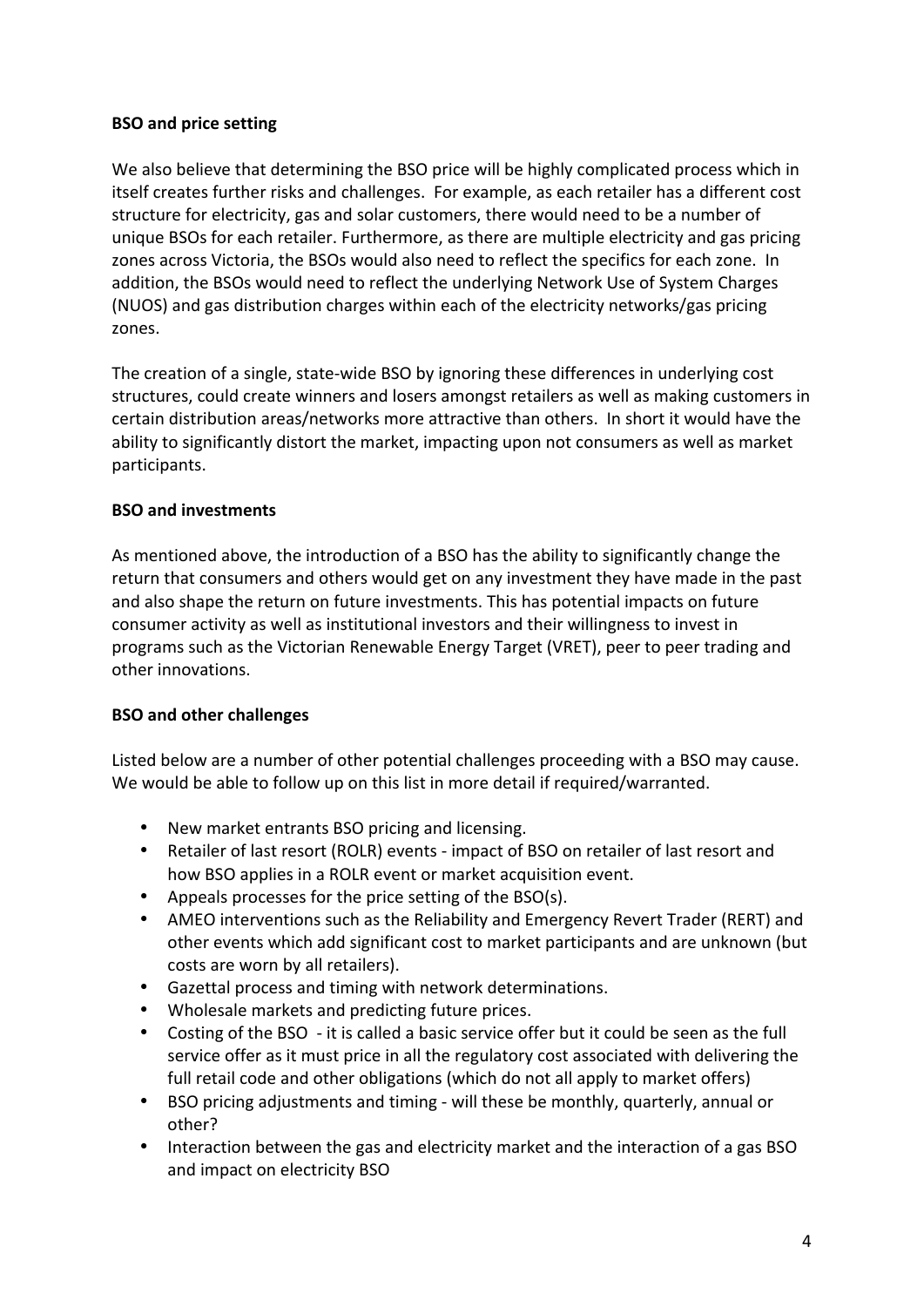#### Alternatives to the BSO - building on the current framework

As the Consultation Paper also seeks to explore other options to the BSO, we have included two options that we think have merit. First, the "green button" which we think is a must in any future energy market and the second, less preferred option, is a basic service obligation to mitigate the impacts on energy price dispersion within the market.

#### **Preferred option: A "green button" platform**

Given the state of the energy market and the significant investment that has been required of Victorian households for the mandated roll-out of smart meters, we believe that Government investment and development (in partnership with industry) of a "green button" arrangement is an attractive alternative to a BSO.<sup>1</sup>

Development of a "green button" would leverage the smart meter platform and make switching simple. In a "green button" environment, a customer would be able to share their smart meter data and current tariff type with the Victorian energy comparison website which in return would display retail offers reflecting the customer's usage data. Such platforms are being developed in other countries to address consumer issues in relation to market complexity and switching. See http://www.greenbuttondata.org . http://greenbutton.github.io/learn/

The Vinnies believes this would place Victorian energy consumers at the forefront of the emerging energy market. It would also provide a platform for those that are assisting the disengaged in the energy market, such as the households the Vinnies and other social service agencies provide assistance to. A "green button" platform would provide members and volunteers with access to a simple tool to undertake price comparison and guide households to better energy contracts.

## A potential option: A "Basic Service Obligation" (a focus on dispersion)

A "basic service obligation" would place a requirement on retailers to not discount market offers (already based on standing offer rates) by any more than a cap, say 25% (made up number for explanatory purposes only). In considering the percentage range, this should be consistent with ACCC in ruling on fees and charges in other areas where the regulator determines what is a fair and reasonable benefit for a pay on time discount (e.g. 5%), the benefit of direct debit payments (e.g. 2%), electronic billing (e.g. 3%) impact of fair solar policy, mandated 2.5 cent social environmental benefits and monthly billing versus quarterly billing etc.

 $1$  As the government would be aware, Victorian energy consumers were mandated to invest approximately \$2.3 billion dollars in the roll out of smart meters. These meters were designed to give Victorians and the energy industry a platform that would underpin an energy transformation. This has been reaffirmed by the government with its decision not to introduce meter contestability in Victoria as a way to protect Victorian household investment.